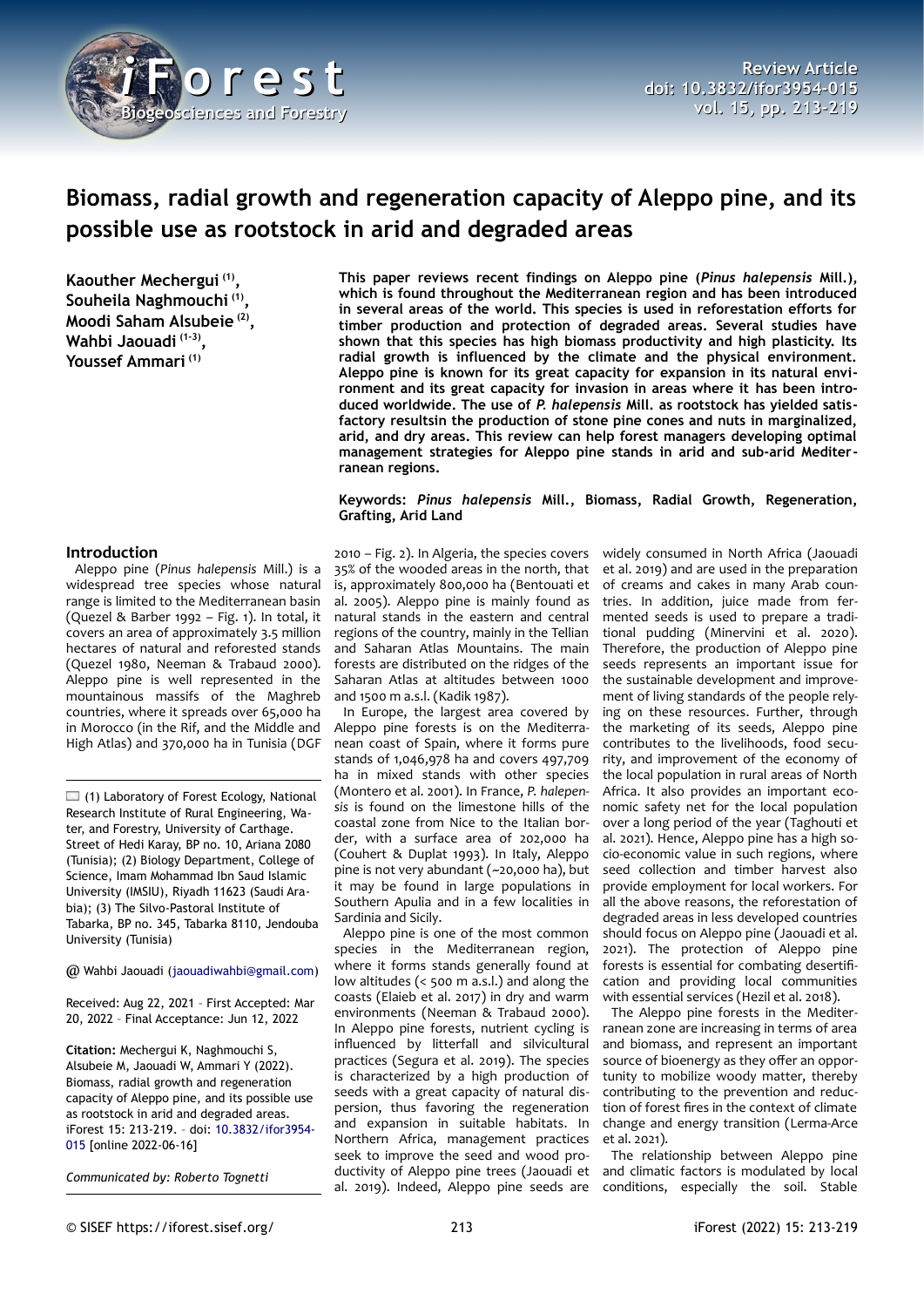

<span id="page-1-0"></span>**Fig. 1** - Natural range of *P. halepensis* (Caudullo et al. 2017).

stands are mostly located on sandstone substrates (Sarmoum et al. 2016). Tree-ring analysis has shown that exposure, altitude, and topographic position are determinants of pine growth (Guit & Nedjimi 2020). The wood of Aleppo pine has high dimensional stability and high compressive strength (Elaieb et al. 2017). For centuries, Aleppo pine forests have been subjected to strong human pressures (clearings, illegal cuttings, fires, and grazing), causing the regression of the vegetation cover. The maintenance of Aleppo pine stands subjected to continuous degradation for several decades is currently a major ecological issue (Guit & Nedjimi 2020).

In addition, in recent years, the Aleppo pine has been the main reforestation species used in degraded areas in several countries, owing to its plasticity and resistance to drought conditions; it is even able to colonize degraded and dry limestone soils. In adult stands with regular fruiting, the natural regeneration of Aleppo pine after wildfire passage is fairly common (Boudy 1952, Seigue 1985). Indeed, it has been noticed that after fire, Aleppo pine forests often undergo a massive regeneration, sometimes extending over large areas with a density of several tens of thousands of seedlings per hectare (Boudy 1950, Souleres 1969, Sari 1978). This phenomenon has been the subject of numerous studies in various regions of the Mediterranean Basin (Abbas et al. 1984, May 1987), which highlighted the rapid recolonization of burnt areas because of the great natural regeneration ability of pine. It also appears that natural regeneration is ensured by a large number of fertile seeds released from old (4 years and older), indehiscent cones known as "serotinous cones", which are ejected by the thermal shock caused by fire (Abbas et al. 1984).

The objective of this work was to review the production of Aleppo pine with regard to biomass, growth, and capacity for regeneration. Finally, we reviewed recent findings on the use of *P. halepensis* as rootstock in grafting operations and discuss its main advantages.

# **Materials and methods**

Paper published between 1970 and 2021 were collected from Clarivate Web of Science® , Scopus® , and Science Direct® . The keywords used were "Aleppo pine stand", "biomass", "radial growth", "regeneration", "grafting", and "arid land". In addition, some doctoral thesis reports were consulted. The search results were refined based on the title and abstract of papers. After combining the relevant articles and all abstracts were scrutinized, the final database included 93 studies. The selected papers fulfilled the following criteria: (i) the study was published in English language; (ii) the scope of the study was biomass production in Aleppo pine stands.

# **Aboveground biomass of Aleppo pine forests**

Smiris et al. (2000) showed that the determination of the biomass distribution in Aleppo pine stands is important for their effective management, and for planning conservation strategies and ecosystem valorisation as well. Allometric models help estimate biomass or volumes based on the dendrometric parameters of sample trees (López-Serrano et al. 2005, Ruiz-Peinado et al. 2011). In a study on *P. halepensis* biomass production in Mediterranean countries, Alfaro-Sánchez et al. (2015) reported that biomass production varies depending on local climate, stand age, and density of forest stands. Tree crowns represent the

<span id="page-1-1"></span>

**Fig. 2** - Aleppo pine tree.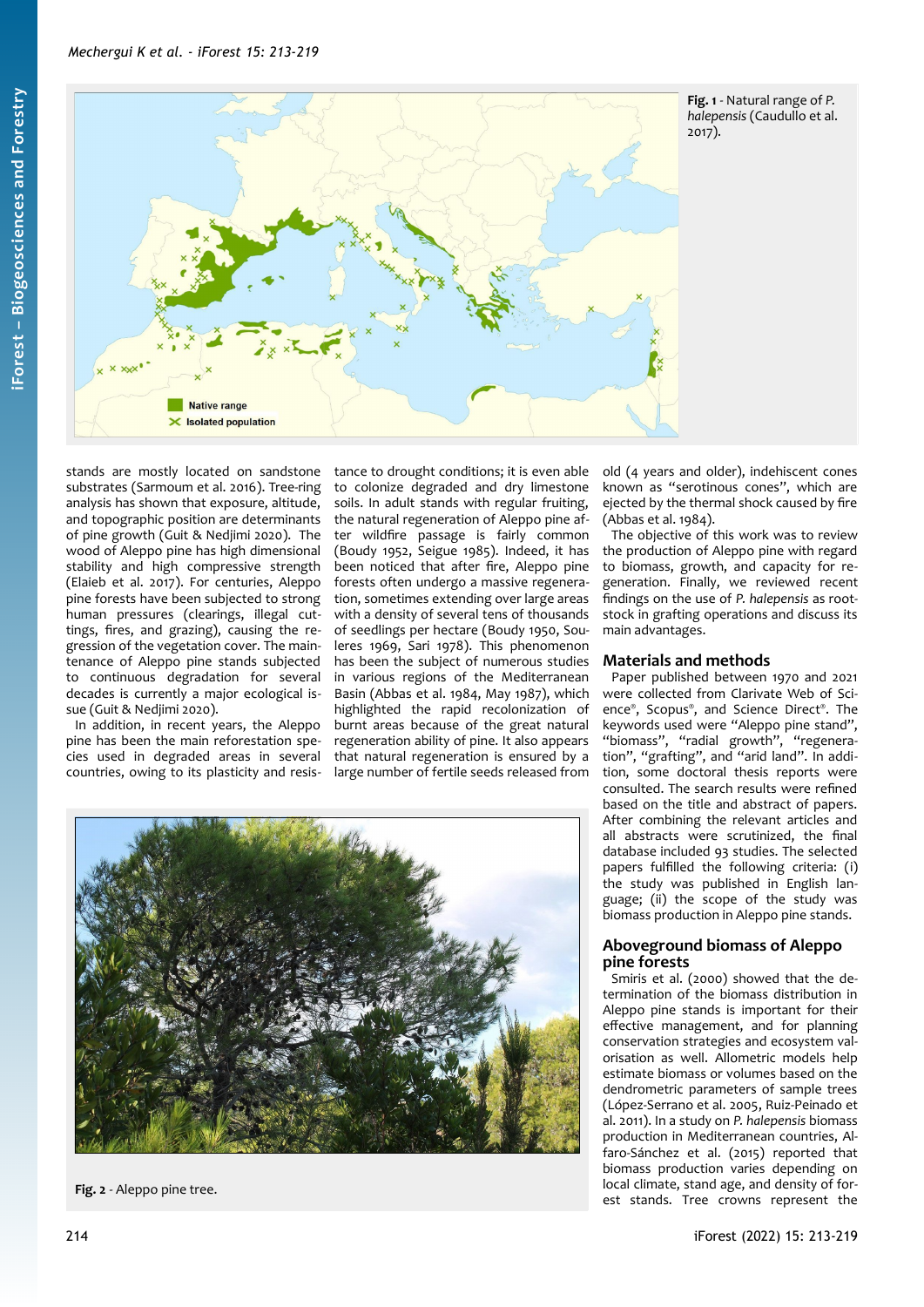largest amount of biomass in Aleppo pine stands, followed by the root system and the stem biomass. [Tab. 1](#page-3-0) summarizes the biomass models used in Greece and Spain for Aleppo pine. According to Smiris et al. (2000), young (23-year-old) Aleppo pine stands have a productivity of 17.55 t ha<sup>1</sup> of biomass, which becomes  $764.86$  t ha<sup>-1</sup> at the age of 48 years, 1192.24 t ha<sup>-1</sup> at the age of 70 years, and finally 1406.21  $t$  ha<sup>-1</sup> at the age of 100 years. In this context, López-Serrano et al. (2005) showed that biomass production varies significantly with age and environmental conditions. The average residual biomass of a *P. halepensis* forest is 33.55 t ha<sup>-1</sup>, but the standard deviation between plots has been estimated at 134.23 t ha<sup>-1</sup> (Domingo et al. 2019). Furthermore, Alfaro-Sánchez et al. (2015) stated that climatic conditions are the main limiting factor for biomass production in Aleppo pine forests, showing that thinning practices play an important role in improving the biomass production of the stands. These evidences can help managers of forest ecosystems to assess the biomass, and determine the climatic and environmental factors influencing biomass production.

## **Radial growth of Aleppo pine**

In recent decades, pine stands have been significantly affected by climate change worldwide (Andreu et al. 2007, Leal et al. 2008, Martin-Benito et al. 2010), showing dieback, tree mortality, and a decrease in growth owing to long, severe, and repeated droughts (Camarero et al. 2015). Camarero et al. (2020) studied the effects of climate change on 32 *P. halepensis* forests using a dendroclimatological approach and found that the growth of Aleppo pine significantly increased in the more humid sites. Notably, Aleppo pine exploits the water available in the soil during cool seasons, especially in winter and autumn, in the absence of other limiting environmental factors (Fotelli et al. 2019). These authors indicated that in the adult stage, Aleppo pine is very resistant and plastic in its response to adverse environmental conditions, and it is able to modulate the physiological activity according to environmental and seasonal conditions. Indeed, active growth has been recorded during spring and autumn, which are suitable seasons for growth of this species in the presence of favorable temperature and soil water availability (Fotelli et al. 2019). This behavior is more noticeable in coastal ecosystems than in continental ecosystems (Pacheco et al. 2018). On the other hand, Aleppo pine is resistant to drought and unfavorable environmental conditions, and it is able to recover from the effects of drought when environmental conditions improve. For example, Gazol et al. (2017) showed that Aleppo pine is able to uptake water from the soil during rainy seasons, thus presenting good growth performance in autumn and winter. This strategy allows Aleppo pine to successfully colonize nutrient-poor, abandoned, and dry

lands (Chambel et al. 2013). These authors concluded that Aleppo pine can form stands resilient to drought while adding ecological value to the forest in terms of production and protection.

Novak et al. (2013a) studied intra-annual density fluctuations (IADF) in the rings of *P. halepensis*, finding that IADF formation occurs under favorable conditions in autumn, and it is not related to stressful summer conditions. Novak et al. (2013b) suggested that IADF formation reflects the plasticity of Aleppo pine and its ability to resume cambial activity after summer drought. Sarmoum et al. (2016) recorded a high variation in tree ring width among years even within the same stand. De Luis et al. (2011) noted that in the young stage, Aleppo pine show great plasticity in wood formation under the effect of drought. Additionally, Olivar et al. (2015) found that the radial growth of Aleppo pine was mainly influenced by rainfall. Similar results have been reported by Sarmoum et al. (2016). Camarero et al. (2020) studied the effect of environmental factors on the growth of *P. halepensis* stands and noted that their radial growth is related to the availability of water in the soil during previous wet seasons, namely previous spring and winter (Touchan et al. 2017, Choury et al. 2017). This result is similar to that of Olivar et al. (2015), who reported that the growth of *P. halepensis* is controlled by soil water availability throughout the year. In light of the above studies, Aleppo pine is a promising species to be used in reforestation in the Mediterranean areas which are characterized by a high variability in annual rainfall, and shows many advantages thanks to its plasticity and response to climatic conditions (Gutiérrez et al. 2011). Guit & Nedjimi (2020) showed that the physical environmental parameters have a significant effect on the growth of Aleppo pine, and the radial growth is an indicator of the performance of trees that are resistant to climate change. These positive relationships are explained by the high water requirement during the formation of tree rings (Papadopoulos et al. 2001). Olivar et al. (2015) showed that precipitation during spring and summer has a positive effect on the radial growth of Aleppo pine. These results corroborate those of Raventós et al. (2001) who found that, in the semi-arid climate of the Mediterranean zone, rainfall amount is the main factor that positively influences pine tree growth. Similarly, Bouachir et al. (2017) found that the amount of precipitation in winter and spring influenced the radial growth of Aleppo pine trees in Northern Africa. Other studies on tree-ring growth in Mediterranean regions have confirmed these results (Raventós et al. 2001, El Khorchani 2006, Campelo et al. 2007, Raddi et al. 2009, Mazza & Manetti 2013). Contrastingly, Battipaglia et al. (2014) reported that radial growth is significantly related to summer rainfall. Touchan et al. (2017) reported that the amount of precipitation in winter and spring have positive effects on the growth of the Aleppo pine. According to De Luis et al. (2013), the response functions of *P. halepensis* in the Mediterranean region revealed that temperature has a positive correlation with the tree-ring growth of Aleppo pine towards the northern limit of its geographical site and a negative correlation towards the southern limit. The results of Meko et al. (2020) were similar to those of Touchan et al. (2017) on the growth of Aleppo pine in the Mediterranean area, which showed that winter, spring, and summer precipitation positively influence the growth of the species, whereas species growth and summer temperature had a negative relationship (Touchan et al. 2017). The most significant radial growth for Aleppo pine was recorded in early spring (Choury et al. 2017), though it is not always present (Pacheco et al. 2018). Finally, Camarero et al. (2020) showed that radial growth in Aleppo pine is more pronounced at continental sites than at coastal sites.

**iForest –**

**Bio geoscie**

**nces a nd Forestry**

# **Regeneration capacity of Aleppo pine**

Aleppo pine is well known for the high seed productivity and the relevant regeneration ability (Nathan et al. 1999, Nathan & Neeman 2004), which is positively affected by humidity and temperature. Owing to its great regenerative ability, the Aleppo pine can colonize new sites over long distances (Lavi et al. 2005, Ledgard 1988, Buckley et al. 2004). Seed spread of Aleppo pine is largely favoured by wildlife in forests (De Villalobos et al. 2011, De Villalobos & Schwerdt 2020). The colonization of Aleppo pine causes changes in the colonized ecosystem such as an increase in biomass and changes in the physicochemical characteristics of the soil (Richardson & Higgins 1998). In North Africa, Aleppo pine has become an invasive species (Kalafat 2008). For example, in Algeria the frequent wildfires and the changing climate have favored the expansion of Aleppo pine into the oak ecosystem (Sarri 2017), where it can influence the physiological performance of the cork oak (Ghefar & Dehane 2018).

As already mentioned, the natural range of Aleppo pine extends to southern Europe, northern Africa, and some areas of the eastern Mediterranean (Barbéro et al. 1998, Quezel 2000), though the species is expanding in the Mediterranean area (Quezel 2000) and in several regions of its range Aleppo pine is considered an invasive species thanks to its ability to colonize different ecosystems (Nathan & Neeman 2004, Richardson 2000). Currently, Aleppo pine is rapidly colonizing oak ecosystems in many Mediterranean countries (Sheffer 2012). Osem et al. (2011) suggested that the expansion of Aleppo pine in Mediterranean areas could be favored by grazing, and Nuñez et al. (2017) showed that wild boars and deer are active dispersers of pine mycorrhizal symbionts. In France, the growth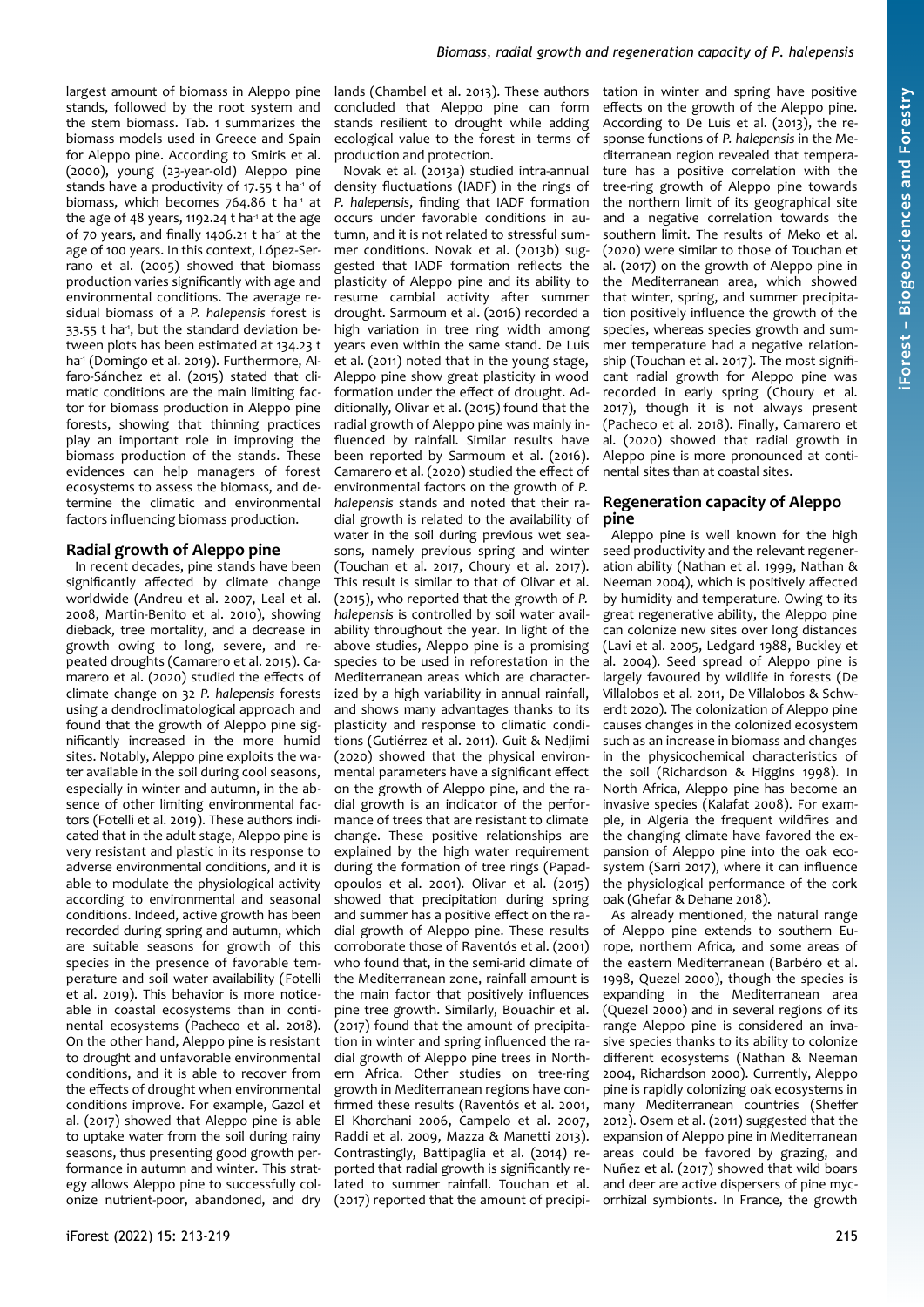## <span id="page-3-0"></span>**Tab. 1** - Biomass models for *P. halepensis*.

| Country | <b>Parameters</b>                                                                                                                                                                                                                                                                                                                                                                                                                        | Allometric relationships                                                                   | Reference                       |
|---------|------------------------------------------------------------------------------------------------------------------------------------------------------------------------------------------------------------------------------------------------------------------------------------------------------------------------------------------------------------------------------------------------------------------------------------------|--------------------------------------------------------------------------------------------|---------------------------------|
| Greece  | Needles and small branches (d<0.5cm)                                                                                                                                                                                                                                                                                                                                                                                                     | $W= exp^{(0.038+0.121d)}$                                                                  | Smiris et al. (2000)            |
|         | Medium branches (0.5 <d<2.5cm)< td=""><td><math>W= exp^{(-0.826+0.124d)}</math></td></d<2.5cm)<>                                                                                                                                                                                                                                                                                                                                         | $W= exp^{(-0.826+0.124d)}$                                                                 |                                 |
|         | Large branches (2.5 <d<7.5cm)< td=""><td><math>W= exp^{(-0.002+0.11 d)}</math></td></d<7.5cm)<>                                                                                                                                                                                                                                                                                                                                          | $W= exp^{(-0.002+0.11 d)}$                                                                 |                                 |
|         | Stem wood with bark from live crown base to the top                                                                                                                                                                                                                                                                                                                                                                                      | W= 174.495-15.099d+0.367d <sup>2</sup>                                                     |                                 |
|         | Stem wood with bark from stump to the live crown<br>base                                                                                                                                                                                                                                                                                                                                                                                 | $W = -18.352 + 0.022$ (d <sup>2</sup> h)                                                   |                                 |
|         | Total tree, consisting of stem wood plus all branches                                                                                                                                                                                                                                                                                                                                                                                    | $W = -10.925 + 0.033$ (d <sup>2</sup> h)                                                   |                                 |
|         | Total branches                                                                                                                                                                                                                                                                                                                                                                                                                           | $W = exp(0.957 + 0.116 d)$                                                                 |                                 |
|         | Total stem wood with bark                                                                                                                                                                                                                                                                                                                                                                                                                | $W = -30.74 + 0.027(d^2h)$                                                                 |                                 |
|         | Crown, consisting of all branches plus topwood                                                                                                                                                                                                                                                                                                                                                                                           | $W = 16.942 + 0.006(d^2h)$                                                                 |                                 |
|         | <b>Needles</b>                                                                                                                                                                                                                                                                                                                                                                                                                           | W=exp(-0.521+0.121 d)                                                                      |                                 |
|         | d diameter (cm) ; H height (m)                                                                                                                                                                                                                                                                                                                                                                                                           |                                                                                            |                                 |
| Spain   | H: total height (m)                                                                                                                                                                                                                                                                                                                                                                                                                      | $H = 2.554 D^{0.45}$                                                                       | López-Serrano et<br>al. (2005)  |
|         | V: stem volume with bark $(dm^3)$                                                                                                                                                                                                                                                                                                                                                                                                        | $V = 0.156 D^{2.29}$                                                                       |                                 |
|         | WS: drybiomass of tree stem (kg)                                                                                                                                                                                                                                                                                                                                                                                                         | $WS = 0.088 D^{2.25}$                                                                      |                                 |
|         | WB: dry biomass of branches without needles (kg)                                                                                                                                                                                                                                                                                                                                                                                         | WB= $0.017 \text{ D}^{2.53}$                                                               |                                 |
|         | WT: total dry biomass of tree (kg)                                                                                                                                                                                                                                                                                                                                                                                                       | $WT = 0.128 D2.29$                                                                         |                                 |
|         | WL: dry biomass of leaf (needles) (kg)                                                                                                                                                                                                                                                                                                                                                                                                   | $WL = 0.026 D^{1.93}$                                                                      |                                 |
|         | L: leaf area $(m2)$                                                                                                                                                                                                                                                                                                                                                                                                                      | L= $0.173$ D <sup>1.80</sup>                                                               |                                 |
|         | Stem                                                                                                                                                                                                                                                                                                                                                                                                                                     | Ws= $0.0139$ d <sup>2</sup> h                                                              | Ruiz-Peinado et al.<br>(2011)   |
|         | Thick branches                                                                                                                                                                                                                                                                                                                                                                                                                           | If $d \le 27.5$ cm then Z = 0; If $d > 27.5$ cm then Z =<br>1; $W_{b7} = [3.926(d-27.5)]Z$ |                                 |
|         | Medium branches                                                                                                                                                                                                                                                                                                                                                                                                                          | $W_{h2.7}$ = 4.257 + 0.00506d <sup>2</sup> h - 0.0722dh                                    |                                 |
|         | Thin branches + needles                                                                                                                                                                                                                                                                                                                                                                                                                  | $W_{b2+n}$ = 6.197 + 0.00932d <sup>2</sup> h - 0.0686dh                                    |                                 |
|         | Roots                                                                                                                                                                                                                                                                                                                                                                                                                                    | $W_r = 0.0785d^2$                                                                          |                                 |
|         | $W_s$ : Biomass weight of the stem fraction (kg). $W_{b7}$ : Biomass weight of the thick branch fraction<br>(diameter larger than 7 cm) (kg). $W_{b2}$ -; Biomass weight of medium branch fraction (diameter between<br>2 and 7 cm) (kg). $W_{b2+n}$ Biomass weight of thin branch fraction (diameter smaller than 2 cm) with<br>needles (kg). $W_r$ : Biomass weight of the belowground fraction (kg); d: dbh (cm). h: tree height (m). |                                                                                            |                                 |
|         | $b_{\text{cw}}$ crown wood biomass                                                                                                                                                                                                                                                                                                                                                                                                       | $Jb_{cw} = 8.78 + 0.96 \cdot d^2$                                                          | Alfaro-Sánchez et<br>al. (2015) |
|         | $b_N$ = needle biomass                                                                                                                                                                                                                                                                                                                                                                                                                   | $Jb_N = 9.43 + 0.83 \cdot d^2$                                                             |                                 |
|         | $bc$ crown biomass                                                                                                                                                                                                                                                                                                                                                                                                                       | $Jb_c = 12.93 + 1.27d^2$                                                                   |                                 |
|         | $b_{ST}$ = stem wood biomass                                                                                                                                                                                                                                                                                                                                                                                                             | $JbST=7.19+0.89d2$                                                                         |                                 |
|         | $b_{\rm co}$ = cone biomass                                                                                                                                                                                                                                                                                                                                                                                                              | $b_{\text{CO}} = 3.30 + 0.000284LD^2$                                                      |                                 |

in the height of Aleppo pine notably accelerated between 1960 and 2000 (Vennetier et al. 1999). Bello-Rodríguez et al. (2020) reported that the expansion of Aleppo pine is very important to the island of La Gomera (Spain) and has increased since approximately 50 years, due to environmental conditions suitable to the species.

Several authors have confirmed the Aleppo pine expansion in many sites around the world where it has been introduced, including Australia, Brazil, Chile, Israel, New Zealand, South Africa, Uruguay, Venezuela, and the United States (Richardson & Higgins 1998, Richardson & Rejmánek 2004, Simberloff et al. 2010). Therefore, *Pinus halepensis* has become among the most important invasive pine species worldwide (Rejmánek & Richardson 1996, 2013, Richardson & Rejmánek 2011, Taylor et al. 2016), due to its great adaptability to different substrates and climates (Richardson 2000, Omary 2011, Girard et al. 2012, Vennetier et al. 2018). Lavi et al. (2005) reported that the invasion of Aleppo pine severely affect the local ecosystems by creating pine "islands" within the natural vegetation.

## **Use of Aleppo pine as rootstock for grafting**

Grafting of pine trees for pine nut production allows to anticipate the start of production. This makes the investment more profitable and partially solves the problem of labor scarcity for the harvesting of cones, thanks to the lower height of grafted trees. Grafting stone pine onto Aleppo pine rootstocks broadens the range of use of the former species, thus promoting pine nut production in marginal areas (Sbay & Hajib 2016). Grafting stone pine grafts on Aleppo pine rootstocks has provided commendable results, especially because *P. halepensis* can adapt to degraded, dry, and nutrient-poor areas and grow on calcareous soils (Piqué et al. 2017). Indeed, plantations of *Pinus pinea* grafts on Aleppo pine rootstocks led to significant and earlier production of cones and nuts. These results can be exploited for the restoration and rehabilitation of rural areas to improve the standard of living of the local population while simultaneously improving the soil. Aletà & Vilanova (2014) showed that that using Aleppo pine as rootstock gave superior results compared to using stone pine rootstocks. The authors reported that using Aleppo pine rootstocks, the grafted plants were almost twice the height of trees grafted with stone pine rootstocks. Moreover, cone and seed production significantly improved,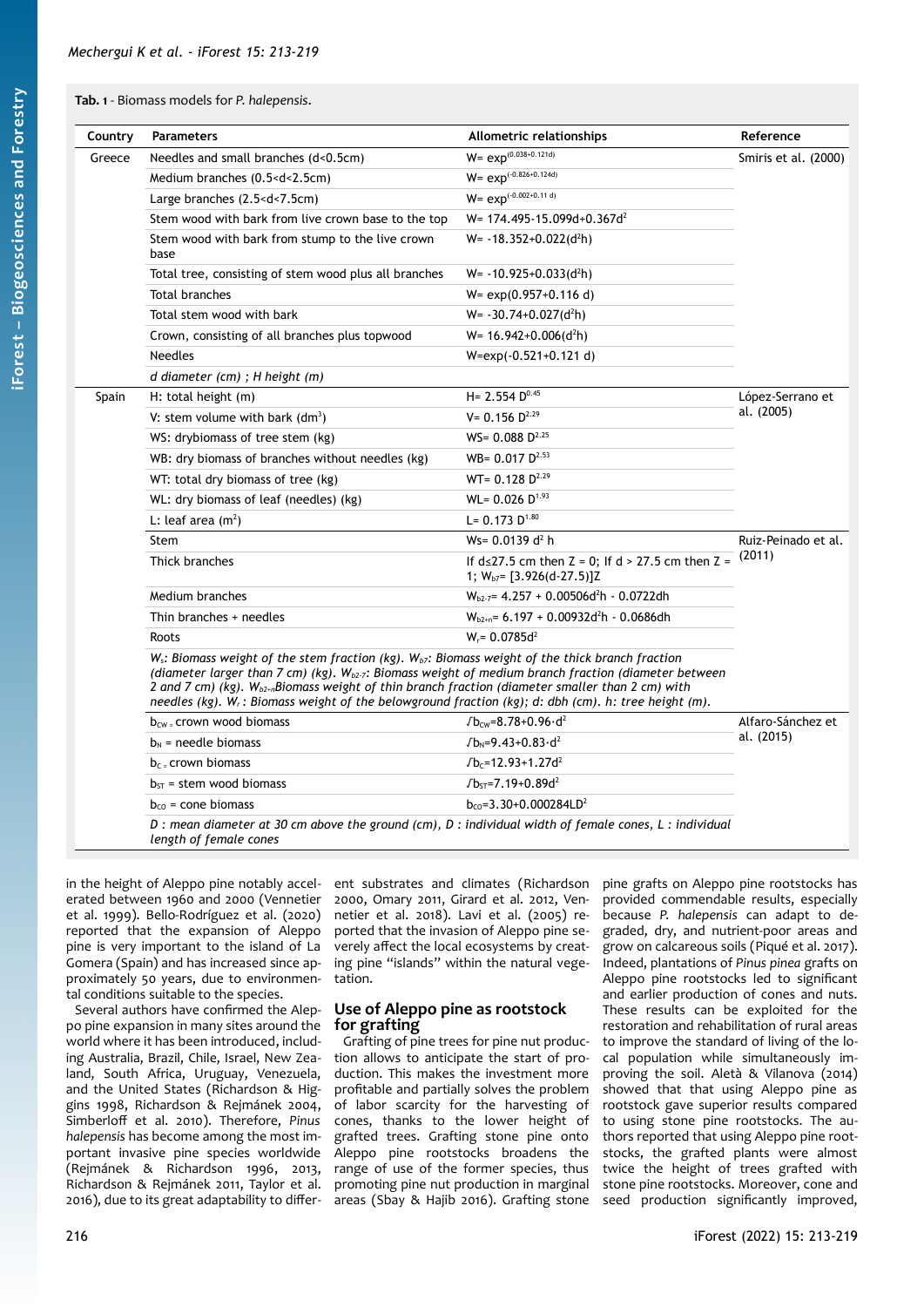yielding 1.2 cones  $m<sup>2</sup>$  of canopy and 290 kg ha<sup>1</sup> using stone pine, compared with 4.8 cones  $m<sup>2</sup>$  and 376 kg ha<sup>-1</sup> using Aleppo pine as rootstock. Grafted stone pine plantations in Spain and Tunisia showed high survival and promising growth rates, both with stone pine and Aleppo pine rootstocks, on many sites. Establishing stone pine fruit plantations requires grafting (Halett et al. 1981) with scions taken from selected subjects. This system is widely used in Spain, Portugal, and recently in Tunisia (Piqué et al. 2017) where stone pine has been grafted onto Aleppo pine. Grafting is usually carried out when rootstocks are 2-4 years old, with grafts taken from individuals selected for their cone production performances (Sbay & Hajib 2016). In Spain (Murcia and Castellon provinces), grafting was carried out on Aleppo pine rootstock, which is better adapted to on clay, marl, or gypsum soils than other pines. In the province of Castellon, more than 10,000 grafts of stone pine on Aleppo pine rootstocks have already been carried out; the oldest pines are now approximately 20-year-old (Sbay & Hajib 2016).

## **Conclusions**

*P. halepensis* is an important tree of the Mediterranean region, characterised by high biomass productivity, and high plasticity with respect to climate and drought. Its radial growth varies with the environmental characteristics. The regeneration capacity of this species is notable and it is now considered an invasive species in different areas of the world. Moreover, the use of Aleppo pine as rootstock for stone pine nut production seems promising based on preliminary evidences. In light of this, Aleppo pine can be exploited as a promoter species in marginalized and degraded areas. This review can help forest managers developing optimal management strategies for Aleppo pine stands.

## **Conflicts of Interest**

The authors declare no conflict of interest.

## **Acknowledgements**

This project is carried out under the MO-BIDOC scheme funded by the Ministry of Higher Education and Scientific Research of Tunisia through the PromESsE project and managed by the ANPR.

## **References**

- Abbas H, Barbéro M, Loisel R (1984). Réflexion sur le dynamisme actuel de la régénération du pin d'Alep dans les pinèdes incendiées en Provence [Reflection on the current dynamism of Aleppo pine regeneration in burnt pinewoods in Provence]. Ecologia Mediterranea 10 (4): 85-104. [in French] - doi: [10.3406/ecmed.](https://doi.org/10.3406/ecmed.1984.1598) [1984.1598](https://doi.org/10.3406/ecmed.1984.1598)
- Aletà N, Vilanova A (2014). Cone production of stone pine grafted onto Aleppo pine. In: Proceedings of the "Medpine5 -  $5<sup>th</sup>$  International Conference on Mediterranean Pines". Solsona

(Spain) 2014. IRTA Institute of Agrifood Research and Technology, Spain, pp. 1.

- Alfaro-Sánchez R, López-Serrano FR, Rubio E, Sánchez-Salguero R, Daniel Moya D, Hernández-Tecles E, De Las Heras J (2015). Response of biomass allocation patterns to thinning in *Pinus halepensis* differs under dry and semi arid Mediterranean climates. Annals of Forest Science 72: 595-607. - doi: [10.1007/s13595-015-048](https://doi.org/10.1007/s13595-015-0480-y)  $0-y$
- Andreu L, Gutierrez E, Macias M, Ribas M, Bosch O, Camarero JJ (2007). Climate increases regional tree-growth variability in Iberian pine forests. Global Change Biology 13: 1-12. - doi: [10.1111/j.1365-2486.2007.01322.x](https://doi.org/10.1111/j.1365-2486.2007.01322.x)
- Barbéro M, Loisel R, Quezel P, Richardson DM, Romane F (1998). Pines of the Mediterranean Basin. Ecology and Biogeography of *Pinus*. Cambridge University Press, Cambridge, UK, pp. 153-170.
- Battipaglia G, Strumia S, Esposito A, Giuditta E, Sirignano C, Altieri S, Rutigliano FA (2014). The effects of prescribed burning on *Pinus halepensis* Mill. as revealed by dendrochronological and isotopic analyses. Forest Ecology and Management 334: 201-208. - doi: [10.1016/j.foreco.](https://doi.org/10.1016/j.foreco.2014.09.010) [2014.09.010](https://doi.org/10.1016/j.foreco.2014.09.010)
- Bello-Rodríguez V, Cubas J, Fernández AB, Aguilar MJDA, González-Mancebo JM (2020). Expansion dynamics of introduced *Pinus halepensis* Miller plantations in an oceanic island (La Gomera, Canary Islands). Forest Ecology and Management 474: 118-128. - doi: [10.1016/j.foreco.20](https://doi.org/10.1016/j.foreco.2020.118374) [20.118374](https://doi.org/10.1016/j.foreco.2020.118374)
- Bentouati A, Oudjehih B, Alatou D (2005). Croissance en hauteur dominante et classes de fertilité du pin d'Alep (*Pinus halepensis* Mill.) dans le massif de Ouled Yakoub et des Beni Oudjana (Khenchela-Aures) [Dominant height growth and fertility classes of Aleppo pine (*Pinus halepensis* Mill.) in the massif of Ouled Yakoub and Beni Oudjana (Khenchela-Aures)]. Sciences and Technologie 23: 57-62. [in French] [online] URL: [http://revue.umc.edu.dz/index.php/c/arti](http://revue.umc.edu.dz/index.php/c/article/view/1379) [cle/view/1379](http://revue.umc.edu.dz/index.php/c/article/view/1379)
- Bouachir BB, Khorchani A, Guibal F, El Aouni MH, Khaldi A (2017). Dendroecological study of *Pinus halepensis* and *Pinus pinea* in northeast coastal dunes in Tunisia according to distance from the shoreline and dieback intensity. Dendrochronologia 45: 62-72. - doi: [10.1016/j.den](https://doi.org/10.1016/j.dendro.2017.06.008) [dro.2017.06.008](https://doi.org/10.1016/j.dendro.2017.06.008)
- Boudy P (1950). Economie forestière nord-africaine. II. Monographies et traitement des essences forestières [North African forestry economy. II. Monographs and treatment of forest species]. La Rose, Paris, France, pp. 887. [in French]
- Boudy P (1952). Guide du forestier en Afrique du nord [Guide for foresters in North Africa]. Ed. Maison Rustique, Paris, France, pp. 505. [in French]
- Buckley YM, Rees M, Paynter Q, Lonsdale WM (2004). Modelling integrated weed management of an invasive shrub in tropical Australia. Journal of Applied Ecology 41 (3): 547-560. doi: [10.1111/j.0021-8901.2004.00909.x](https://doi.org/10.1111/j.0021-8901.2004.00909.x)
- Camarero JJ, Gazol A, Sangüesa-Barreda G, Oliva J, Vicente-Serrano SM (2015). To die or not to die: early warnings of tree dieback in response to a severe drought. Journal of Ecology 103 (1):

# 44-57. - doi: [10.1111/1365-2745.12295](https://doi.org/10.1111/1365-2745.12295)

- Camarero JJ, Sánchez-Salguero R, Ribas M, Touchan R, Andreu-Hayles L, Dorado-Liñán I, Meko DM, Gutiérrez E (2020). Biogeographic, atmospheric, and climatic factors influencing tree growth in Mediterranean Aleppo pine forests. Forests 11: 736. - doi: [10.3390/f11070736](https://doi.org/10.3390/f11070736)
- Campelo F, Nabais C, Freitas H, Gutiérrez E (2007). Climatic significance of tree-ring width and intra-annual density fluctuations in *Pinus pinea* from a dry Mediterranean area in Portugal. Annals of Forest Science 64 (2): 229-238. doi: [10.1051/forest:2006107](https://doi.org/10.1051/forest:2006107)
- Caudullo G, Welk E, San-Miguel-Ayanz J (2017). Chorological maps for the main European woody species. Data in Brief 12: 662-666. - doi: [10.1016/j.dib.2017.05.007](https://doi.org/10.1016/j.dib.2017.05.007)
- Chambel MR, Climent J, Pichot C, Ducci F (2013). Mediterranean pines (*Pinus halepensis* Mill. and *P. brutia* Ten.). In: "Forest Tree Breeding in Europe" (Paques L ed). Managing Forest Ecosystems, vol 25, Springer, Dordrecht, Netherlands, pp. 229-265.
- Choury Z, Shestakova TA, Himrane H, Touchan R, Kerchouche D, Camarero JJ, Voltas J (2017). Quarantining the Sahara desert: growth and water-use eciency of Aleppo pine in the Algerian Green Barrier. European Journal of Forest Research 136: 139-152. - doi: [10.1007/s10342-016-](https://doi.org/10.1007/s10342-016-1014-3) [1014-3](https://doi.org/10.1007/s10342-016-1014-3)
- Couhert B, Duplat P (1993). Le pin d'Alep. Rencontres forestiers-chercheurs en forêt méditerranéenne [Aleppo pine. Meetings between foresters and researchers in Mediterranean forests]. La Grande Iviotte (34), 6-7 Oct 1993. INRA, Paris, France. Les colloques 63: 125-147. [in French]
- De Luis M, Cufar K, Di Filippo A, Novak K, Papadopoulos A, Piovesan G, Rathgeber CBK, Raventós J, Saz MA, Smith KT (2013). Plasticity in dendroclimatic response across the distribution range of Aleppo pine (*Pinus halepensis*). PLoS One 8 (12): e83550. - doi: [10.1371/journal.](https://doi.org/10.1371/journal.pone.0083550) [pone.0083550](https://doi.org/10.1371/journal.pone.0083550)
- De Luis M, Novak K, Raventós J, Gričar J, Prislan P, Cufar K (2011). Cambial activity, wood formation and sapling survival of *Pinus halepensis* exposed to different irrigation regimes. Forest Ecology and Management 262: 1630-1638. - doi: [10.1016/j.foreco.2011.07.013](https://doi.org/10.1016/j.foreco.2011.07.013)
- De Villalobos AE, Schwerdt L (2020). Seasonality of feral horse grazing and invasion of *Pinus halepensis* in grasslands of the Austral Pampean Mountains (Argentina): management considerations. Biological Invasions 22 (10): 2941-2955. - doi: [10.1007/s10530-020-02300-x](https://doi.org/10.1007/s10530-020-02300-x)
- De Villalobos AE, Zalba SM, Peláez DV (2011). Pinus halepensis invasion in mountain pampean grassland: effects of feral horses grazing on seedling establishment. Environmental Research 111 (7): 953-959. - doi: [10.1016/j.envres.](https://doi.org/10.1016/j.envres.2011.03.011) [2011.03.011](https://doi.org/10.1016/j.envres.2011.03.011)
- DGF (2010). Inventaire National Forestier de la Tunisie [National Forestry Inventory of Tunisia]. Inventaire des forêts par télédétection. Résultats du deuxième inventaire forestier et pastoral national, Direction Générale des Forêts, Tunisia, pp. 88. [in French]
- Domingo D, Luis Montealegre A, Teresa Lamelas M, García-Martín A, De la Riva J, Rodríguez F, Alonso R (2019). Quantifying forest residual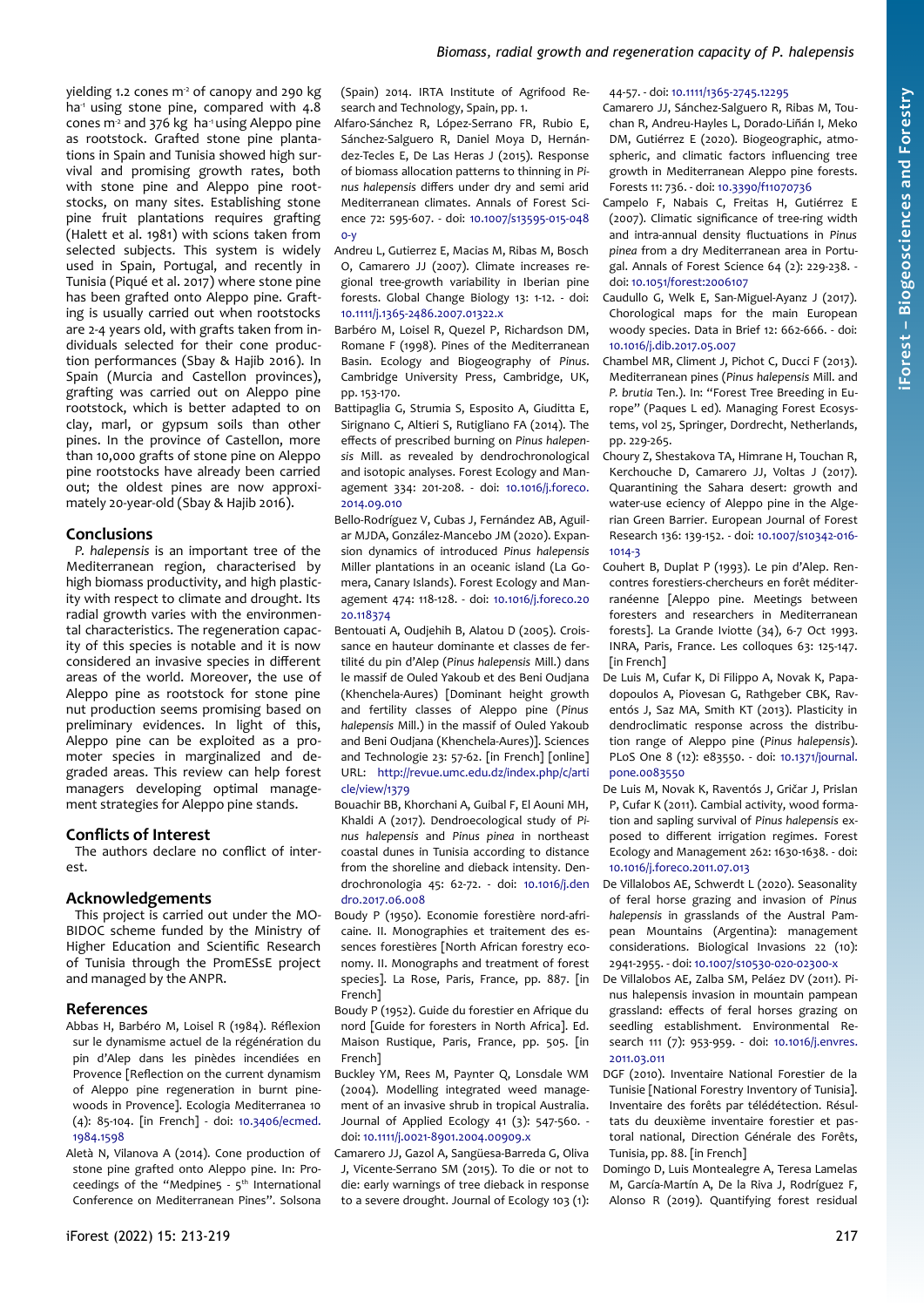biomass in *Pinus halepensis* Miller. stands using Airborne Laser Scanning data. GIScience and Remote Sensing 56 (8): 1210-1232. - doi: [10.1080/](https://doi.org/10.1080/15481603.2019.1641653) [15481603.2019.1641653](https://doi.org/10.1080/15481603.2019.1641653)

- El Khorchani A (2006). Approche dendrochronologique de l'influence des changements climatiques sur la productivité des forêts de pin d'Alep (*Pinus halepensis* Mill.) en Tunisie [A dendrochronological approach to the influence of climate change on the productivity of Aleppo pine (*Pinus halepensis* Mill.) forests in Tunisia]. PhD thesis, Université Paul Cézanne, Aix-Marseille, France, pp. 211. [in French]
- Elaieb MT, Shel F, Elouellani S, Janah T, Rahouti M, Thévenon MF, Candelier K (2017). Physical, mechanical and natural durability properties of wood from reforestation *Pinus halepensis* Mill. in the Mediterranean Basin. Bois et Forêts des Tropiques 1 (331): 19-31. - doi: [10.19182/bft2017.](https://doi.org/10.19182/bft2017.331.a31323) [331.a31323](https://doi.org/10.19182/bft2017.331.a31323)
- Fotelli MN, Korakaki E, Paparrizos SA, Radoglou R, Awada T, Matzarakis A (2019). Environmental controls on the seasonal variation in gas exchange and water balance in a near-coastal Mediterranean *Pinus halepensis* forest. Forests 10 (4): 313. - doi: [10.3390/f10040313](https://doi.org/10.3390/f10040313)
- Gazol A, Ribas M, Gutierrez E, Camarero JJ (2017). Aleppo pine forests from across Spain show drought-induced growth decline and partial recovery. Agricultural and Forest Meteorology 232: 186-194. - doi: [10.1016/j.agrformet.](https://doi.org/10.1016/j.agrformet.2016.08.014) [2016.08.014](https://doi.org/10.1016/j.agrformet.2016.08.014)
- Ghefar M, Dehane B (2018). Etude des paramètres réglant la production du liège dans la subéraie de M'Sila (Oran, Algérie). [Study of the parameters regulating the production of cork in the M'Sila cork grove (Oran, Algeria)]. Agriculture and Forestry Journal 2 (1): 48-58. [in French] [online] URL: [http://ojs.univ-tlemcen.](http://ojs.univ-tlemcen.dz/index.php/AFJ) [dz/index.php/AFJ](http://ojs.univ-tlemcen.dz/index.php/AFJ)
- Girard F, Vennetier M, Guibal F, Corona C, Ouarmim S, Herrero A (2012). *Pinus halepensis* Mill. crown development and fruiting declined with repeated drought in Mediterranean France. European Journal of Forest Research 131: 919-931. - doi: [10.1007/s10342-011-0565-6](https://doi.org/10.1007/s10342-011-0565-6)
- Guit B, Nedjimi B (2020). Croissance radiale du pin d'Alep (*Pinus halepensis* Mill.) en fonction des paramètres stationnels dans les massifs forestiers naturels de l'Atlas saharien algérien. [Radial growth of Aleppo pine (*Pinus halepensis* Mill.) as a function of site parameters in the natural forest massifs of the Algerian Saharan Atlas]. Bois et Forêts des Tropiques 345: 3-11. [in French] - doi: [10.19182/bft2020.345.a31803](https://doi.org/10.19182/bft2020.345.a31803)
- Gutiérrez E, Campelo F, Camarero JJ, Ribas M, Muntán E, Nabais C, Freitas H (2011). Climate controls act at different scales on the seasonal pattern of *Quercus ilex* L. stem radial increments in NE Spain. Trees, Structure and Function 25: 637-646. - doi: [10.1007/s00468-011-05](https://doi.org/10.1007/s00468-011-0540-3) [40-3](https://doi.org/10.1007/s00468-011-0540-3)
- Hallett RD, Smith RF, Burns TW (1981). Manual for greenhouse grafting of conifers in the Maritimes. Information Report M-X-117, Environment Canada, Canadian Forestry Service, Maritimes Forest Research Centre, Fredericton, New Brunswick, Canada, pp. 21.
- Hezil S, Chakali G, Battisti A (2018). Plant phenotype affects oviposition behaviour of pine processionary moth and egg survival at the south-

ern edge of its range. iForest 11: 572-576. - doi: [10.3832/ifor2675-011](https://doi.org/10.3832/ifor2675-011)

- Jaouadi W, Mechergui K, Khouja M, Khouja ML (2021). Potential of Aleppo pine production in north-eastern Tunisia: socio-economic value and cultural importance. International Journal of Environmental Studies 78 (3): 491-503. - doi: [10.1080/00207233.2020.1824882](https://doi.org/10.1080/00207233.2020.1824882)
- Jaouadi W, Naghmouchi S, Alsubeie M (2019). Should the silviculture of Aleppo pine (*Pinus halepensis* Mill.) stands in northern Africa be oriented towards wood or seed and cone production? Diagnosis and current potentiality. iForest 12: 297-305. - doi: [10.3832/ifor2965-012](https://doi.org/10.3832/ifor2965-012)
- Kadik B (1987). Contribution à l'étude du pin d'Alep (*Pinus halepensis* Mill.) en Algérie. Écologie, dendrométrie, morphologie [Contribution to the study of Aleppo pine (*Pinus halepensis* Mill.) in Algeria. Ecology, dendrometry, morphology]. Office des Publications Universitaires, Algiers, Algéria, pp. 580. [in French]
- Kalafat D (2008). La dynamique de la végétation dans la région d'Oran: cas du Djebel Murdjadjo. [Vegetation dynamics in the Oran region: case of Jebel Murdjadjo]. Rapport Magister, Faculté des Sciences, Université d'Oran, Algérie, pp. 106. [in French]
- Lavi A, Perevolotsky A, Kigel J, Noy-Meir I (2005). Invasion of *Pinus halepensis* from plantations into adjacent natural habitats. Applied Vegetation Science 8 (1): 85-92. - doi: [10.1111/j.](https://doi.org/10.1111/j.1654-109X.2005.tb00632.x) [1654-109X.2005.tb00632.x](https://doi.org/10.1111/j.1654-109X.2005.tb00632.x)
- Leal S, Emaus D, Grabner M, Wimmer R, Cherubini P (2008). Tree rings of Pinus nigra from the Vienna basin region (Austria) show evidence of change in climatic sensitivity in the late  $20<sup>th</sup>$ century. Canadian Journal of Forest Research 38: 744-759. - doi: [10.1139/X07-189](https://doi.org/10.1139/X07-189)
- Ledgard NJ (1988). The spread of introduced trees in New Zealand's rangelands - South Island high country experience. Journal of the Tussock Grasslands and Mountain Lands Institute 44: 1-8.
- Lerma-Arce V, Oliver-Villanueva JV, Segura-Orenga G, Urchueguia-Schölzel JF (2021). Comparison of alternative harvesting systems for selective thinning in a Mediterranean pine afforestation (*Pinus halepensis* Mill.) for bioenergy use. iForest 14: 465-472. - doi: [10.3832/ifor3636-014](https://doi.org/10.3832/ifor3636-014)
- López-Serrano FR, García-Morote A, Andrés-Abellán M, Tendero A, Del Cerro A (2005). Site and weather effects in allometries: a simple approach to climate change effect on pines. Forest Ecology and Management 215 (1-3): 251-270. - doi: [10.1016/j.foreco.2005.05.014](https://doi.org/10.1016/j.foreco.2005.05.014)
- Martin-Benito D, Del Rio M, Cañellas I (2010). Black pine (*Pinus nigra* Arn.) growth divergence along a latitudinal gradient in Western Mediterranean Mountains. Annals of Forest Science 67 (4): 401-401. - doi: [10.1051/forest/2009121](https://doi.org/10.1051/forest/2009121)
- May T (1987). L'état de la végétation 9 ans après l'incendie d'un reboisement de *Pinus halepensis* en Andalousie orientale [The state of the vegetation 9 years after the fire in a *Pinus halepensis* reforestation in eastern Andalusia]. Forêt Méditerranéenne 9 (2): 139-142. [in French]
- Mazza G, Manetti MC (2013). Growth rate and climate responses of *Pinus pinea* L. in Italian coastal stands over the last century. Climatic Change 121 (4): 713-725. - doi: [10.1007/s10584-](https://doi.org/10.1007/s10584-013-0933-y) [013-0933-y](https://doi.org/10.1007/s10584-013-0933-y)
- Meko DM, Touchan R, Kherchouche D, Slimani S (2020). Direct *versus* indirect tree ring reconstruction of annual discharge of Chemora River, Algeria. Forests 11 (9): 986. - doi: [10.3390/f11](https://doi.org/10.3390/f11090986) [090986](https://doi.org/10.3390/f11090986)
- Minervini F, Missaoui J, Celano G, Calasso M, Achour L, Saidane D, Gobbetti M, De Angelis M (2020). Use of autochthonous Lactobacilli to increase the safety of Zgougou. Microorganisms 8 (1): 29. - doi: [10.3390/microorganisms8010029](https://doi.org/10.3390/microorganisms8010029)
- Montero G, Cañellas I, Ruiz-Peinado D (2001). Growth and yield model for *Pinus halepensis* Mill. Forest Systems 10 (1): 179-201. [online] URL: [http://sia.revistas.inia.es/index.php/fs/arti](http://sia.revistas.inia.es/index.php/fs/article/view/720) [cle/view/720](http://sia.revistas.inia.es/index.php/fs/article/view/720)
- Nathan R, Neeman G (2004). Spatiotemporal dynamics of recruitment in Aleppo pine (*Pinus halepensis* Miller). Plant Ecology 171 (1-2): 123- 137. - doi: [10.1023/b:vege.0000029379.32705.0f](https://doi.org/10.1023/b:vege.0000029379.32705.0f)
- Nathan R, Safriel UN, Noy-Meir I, Schiller G (1999). Seed release without fire in *Pinus halepensis*, a Mediterranean serotinous winddispersed tree. Journal of Ecology 87 (4): 659- 669. - doi: [10.1046/j.1365-2745.1999.00382.x](https://doi.org/10.1046/j.1365-2745.1999.00382.x)
- Neeman G, Trabaud L (2000). Ecology, biogeography and management of *Pinus halepensis* and *P. brutia* forest ecosystems in the Mediterranean Basin. Backhuys Publishers, Leiden, Netherlands, pp. 407. - doi: [10.1046/j.0022-0477.20](https://doi.org/10.1046/j.0022-0477.2001.00591.x) [01.00591.x](https://doi.org/10.1046/j.0022-0477.2001.00591.x)
- Novak K, Cufar K, De Luis M, Sánchez MAS, Raventós J (2013b). Age, climate and intra-annual density fluctuations in *Pinus halepensis* in Spain. IAWA Journal 34: 459-474. - doi: [10.1163/](https://doi.org/10.1163/22941932-00000037) [22941932-00000037](https://doi.org/10.1163/22941932-00000037)
- Novak K, De Luis M, Raventós J, Cufar K (2013a). Climatic signals in tree-ring widths and wood structure of *Pinus halepensis* in contrasted environmental conditions. Trees 27: 927-936. - doi: [10.1007/s00468-013-0845-5](https://doi.org/10.1007/s00468-013-0845-5)
- Nuñez MA, Chiuffo MC, Torres A, Paul T, Dimarco RD, Raal P, Policelli N, Moyano J, Garcia RA, Van Wilgen VW, Pauchard A, Richardson DM (2017). Ecology and management of invasive Pinaceae around the world: progress and challenges. Biological Invasions 19: 3099-3120. - doi: [10.1007/](https://doi.org/10.1007/s10530-017-1483-4) [s10530-017-1483-4](https://doi.org/10.1007/s10530-017-1483-4)
- Olivar J, Bogino S, Spiecker H, Bravo F (2015). Changes in climate-growth relationships and IADF formation over time of pine species (*Pinus halepensis, P. pinaster* and *P. sylvestris*) in Mediterranean environments. Forest Systems 24 (1): 2171-9845. - doi: [10.5424/fs/2015241-058](https://doi.org/10.5424/fs/2015241-05885) [85](https://doi.org/10.5424/fs/2015241-05885)
- Omary AA (2011). Effects of aspect and slope position on growth and nutritional status of planted Aleppo pine (*Pinus halepensis* Mill.) in a degraded land semi-arid areas of Jordan. New Forest 42: 285-300. - doi: [10.1007/s11056-011-92](https://doi.org/10.1007/s11056-011-9251-2) [51-2](https://doi.org/10.1007/s11056-011-9251-2)
- Osem Y, Lavi A, Rosenfeld A (2011). Colonization of *Pinus halepensis* in Mediterranean habitats: consequences of afforestation, grazing and fire. Biological Invasions 13: 485-498. - doi: [10.10](https://doi.org/10.1007/s10530-010-9843-3) [07/s10530-010-9843-3](https://doi.org/10.1007/s10530-010-9843-3)
- Pacheco A, Camarero JJ, Ribas M, Gazol A, Gutiérrez E, Carrer M (2018). Disentangling the climate-driven bimodal growth pattern in coastal and continental Mediterranean pine stands. Science of the Total Environment 615: 1518- 1526. - doi: [10.1016/j.scitotenv.2017.09.133](https://doi.org/10.1016/j.scitotenv.2017.09.133)